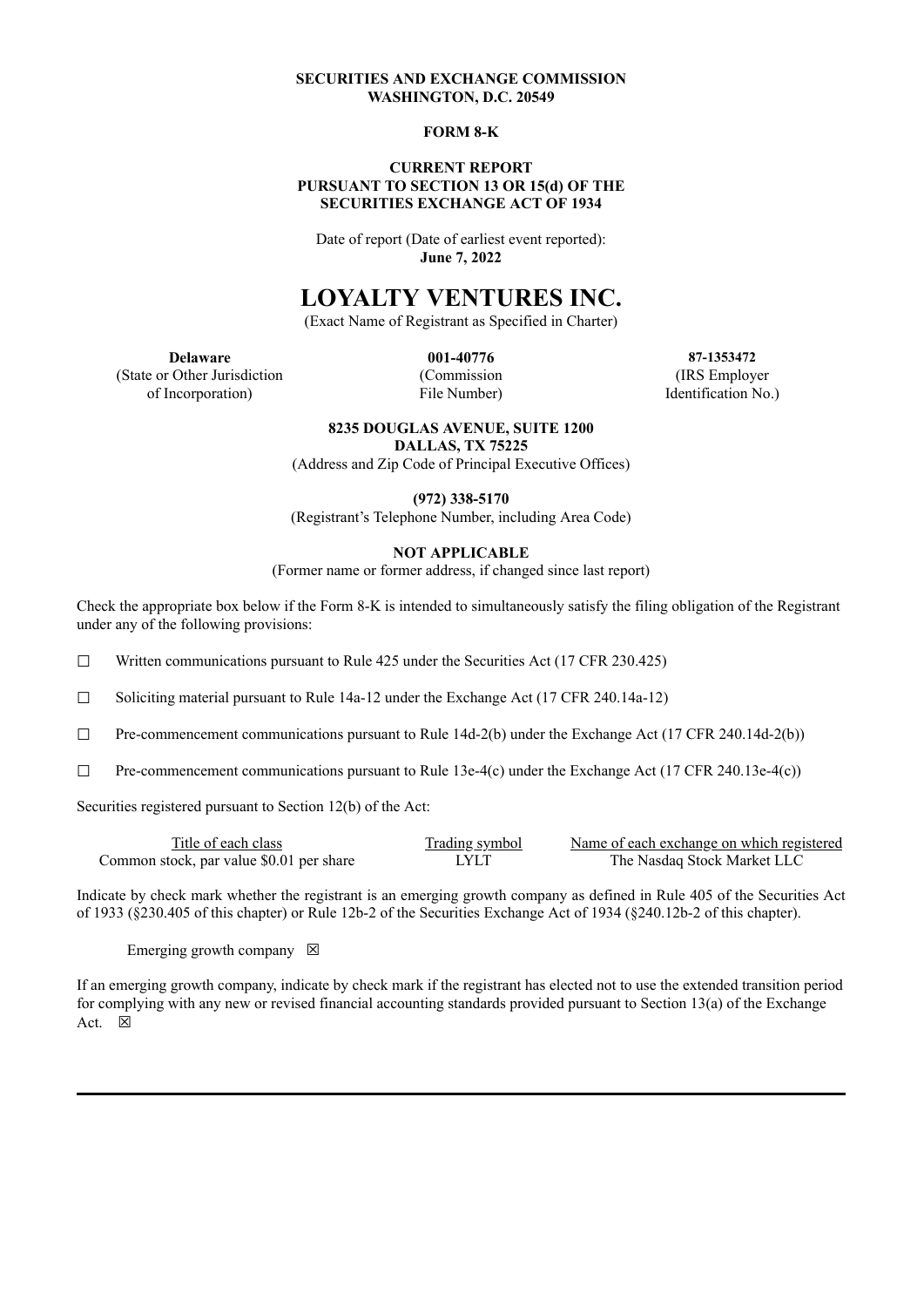#### **Item 8.01 Other Information.**

On June 8, 2022, Loyalty Ventures Inc. issued a press release disclosing that its AIR MILES® Reward Program segment and AIR MILES' Sponsor, Sobeys were unable to align on extension terms; consequently, on June 7, 2022, Sobeys provided notice of its intent to exit the program on a region-by-region basis, beginning with Atlantic Canada, between August 2022 and the first quarter of 2023. A copy of this press release is furnished as Exhibit 99.1.

#### **Item 9.01 Financial Statements and Exhibits.**

(d) Exhibits

**Exhibit No. Document Description**

[99.1](#page-3-0) Press Release dated June 8, 2022.

104 Cover Page Interactive Data File (embedded within the Inline XBRL document).

*Note:* The information contained in Exhibit 99.1 to this Current Report on Form 8-K shall not be deemed "filed" for purposes of Section 18 of the Securities Exchange Act of 1934, as amended, or otherwise subject to the liabilities of that section, nor shall it be deemed incorporated by reference in any filing under the Securities Act of 1933, as amended, except as expressly set forth by specific reference in such a filing.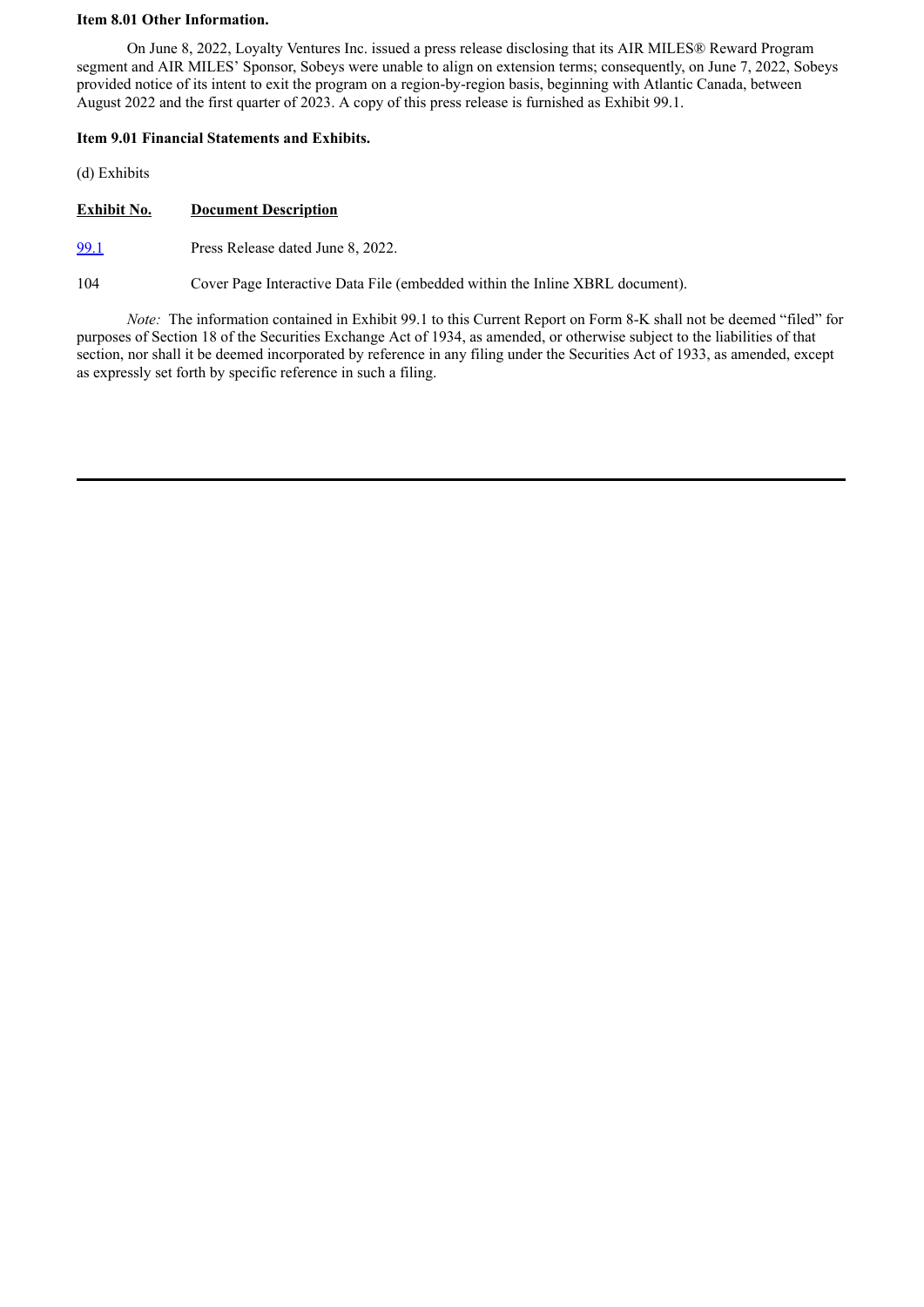### SIGNATURES

Pursuant to the requirements of the Securities Exchange Act of 1934, as amended, the Registrant has duly caused this report to be signed on its behalf by the undersigned hereunto duly authorized.

Loyalty Ventures Inc.

Date: June 8, 2022 By: /s/ Cynthia L. Hageman

Cynthia L. Hageman Executive Vice President, General Counsel and Secretary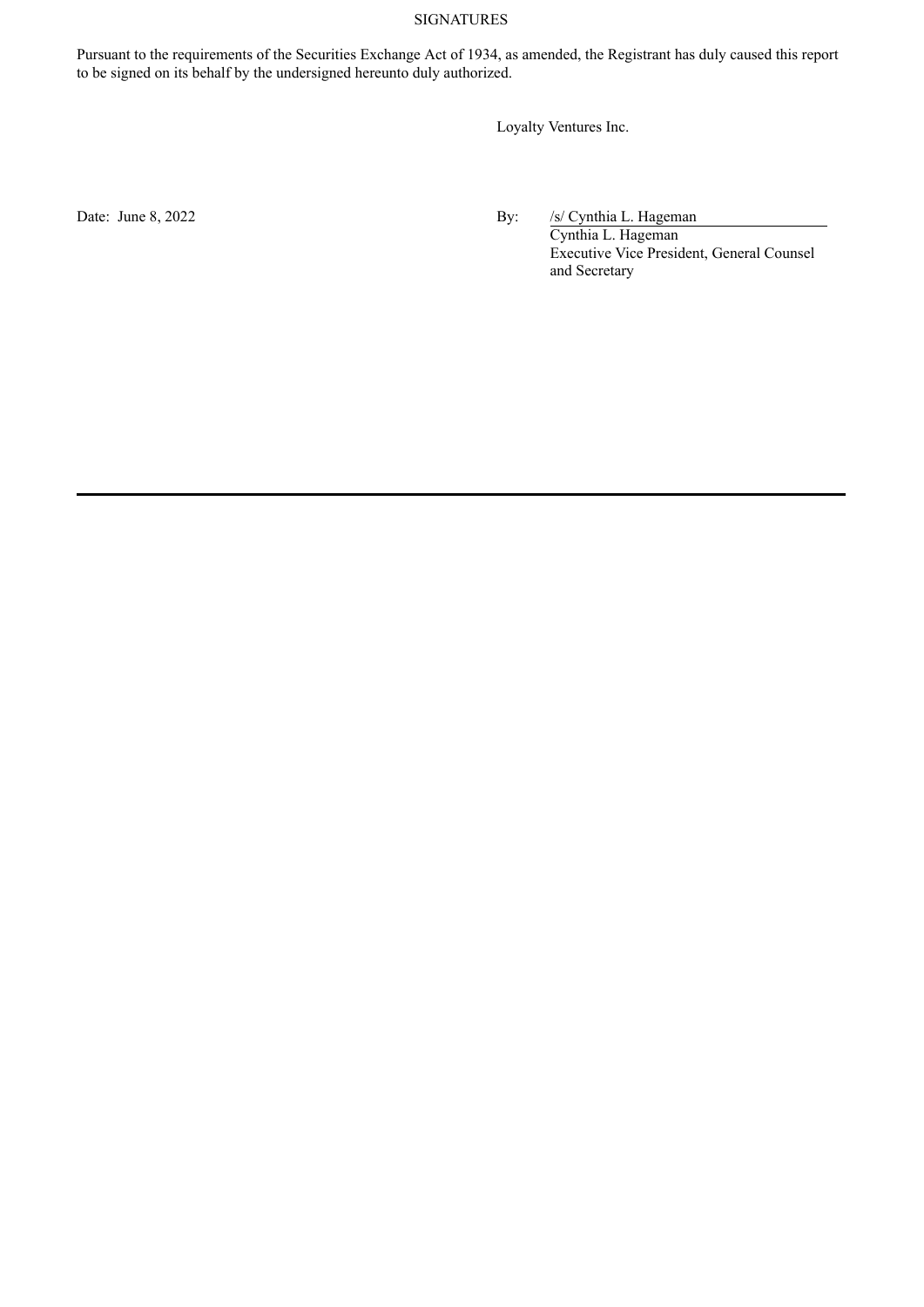<span id="page-3-0"></span>

## **Loyalty Ventures Inc. Provides Update on its AIR MILES® Reward Program Business**

**DALLAS, Texas, June 8, 2022** – Loyalty Ventures Inc. (Nasdaq: LYLT), a leading provider of tech-enabled, datadriven consumer loyalty solutions, today provided an update on developments at its AIR MILES Reward Program ("AIR MILES").

The Company disclosed that its AIR MILES Reward Program segment and AIR MILES' Sponsor, Sobeys were unable to align on extension terms; consequently, Sobeys provided notice of its intent to exit the program on a region-by-region basis, beginning with Atlantic Canada, between August and the first quarter of 2023. Management is confident in AIR MILES' ability to convert this development into a growth opportunity over the medium-term.

Charles Horn, Chief Executive Officer commented, "Our long-time AIR MILES' Sponsor, Metro, remains committed to the AIR MILES coalition and will continue to welcome the millions of customers that shop and redeem in their stores where the AIR MILES Reward Program is offered—namely, Ontario, Canada's most populous province. Metro intends to work closely with AIR MILES to continue to offer the best value to its customers in their food or pharmacy stores to earn and redeem their AIR MILES reward miles with Metro. Additionally, AIR MILES will have the ability to expand into adjacent verticals, including mass merchants, convenience stores, dollar stores and other retailers that were previously precluded by the terms of the Sobeys contract. We are in active discussions with grocers as well as those verticals that have been previously unavailable to us."

The Company expects that the primary impact of this development in 2022 will be on the number of AIR MILES reward miles issued, as Sobeys represented approximately 10% of Loyalty Ventures' adjusted EBITDA in 2021. Given the uncertainty related to the timing of the transition of Sobeys' additional regions and the currency and program timing issues often associated with its BrandLoyalty business, Loyalty Ventures will re-evaluate its 2022 revenue and EBITDA guidance when there is more clarity, which management hopes to have by the time of its second quarter earnings release.

In the meantime, AIR MILES is moving ahead with its programs to drive greater consumer engagement through investments in the AIR MILES app and improving the Collector value proposition in-store and online. For Sponsors, AIR MILES' capital investment is enabling expanded data access, enhanced content personalization, and accelerating the development of its media platform. The recent renewal of our top five sponsor, American Express, was an important vote of confidence, and we look forward to additional positive developments in the coming months. Additionally, AIR MILES continues to expand the value proposition for Collectors and add highly soughtafter brands to airmilesshops.ca, the online shopping portal where consumers can earn miles for shopping at hundreds of popular online stores including Amazon, Samsung, Sephora, Uniqlo and more. This reflects the success of our strategy to introduce more flexible models to deliver value to both Collectors and brands.

#### **About Loyalty Ventures Inc.**

Loyalty Ventures Inc. (Nasdaq: LYLT), an S&P SmallCap 600 company, is a leading provider of tech-enabled, datadriven consumer loyalty solutions. We help partners achieve their strategic and financial objectives including increased consumer basket size, shopper traffic, frequency, digital reach and enhanced program reporting and analytics.